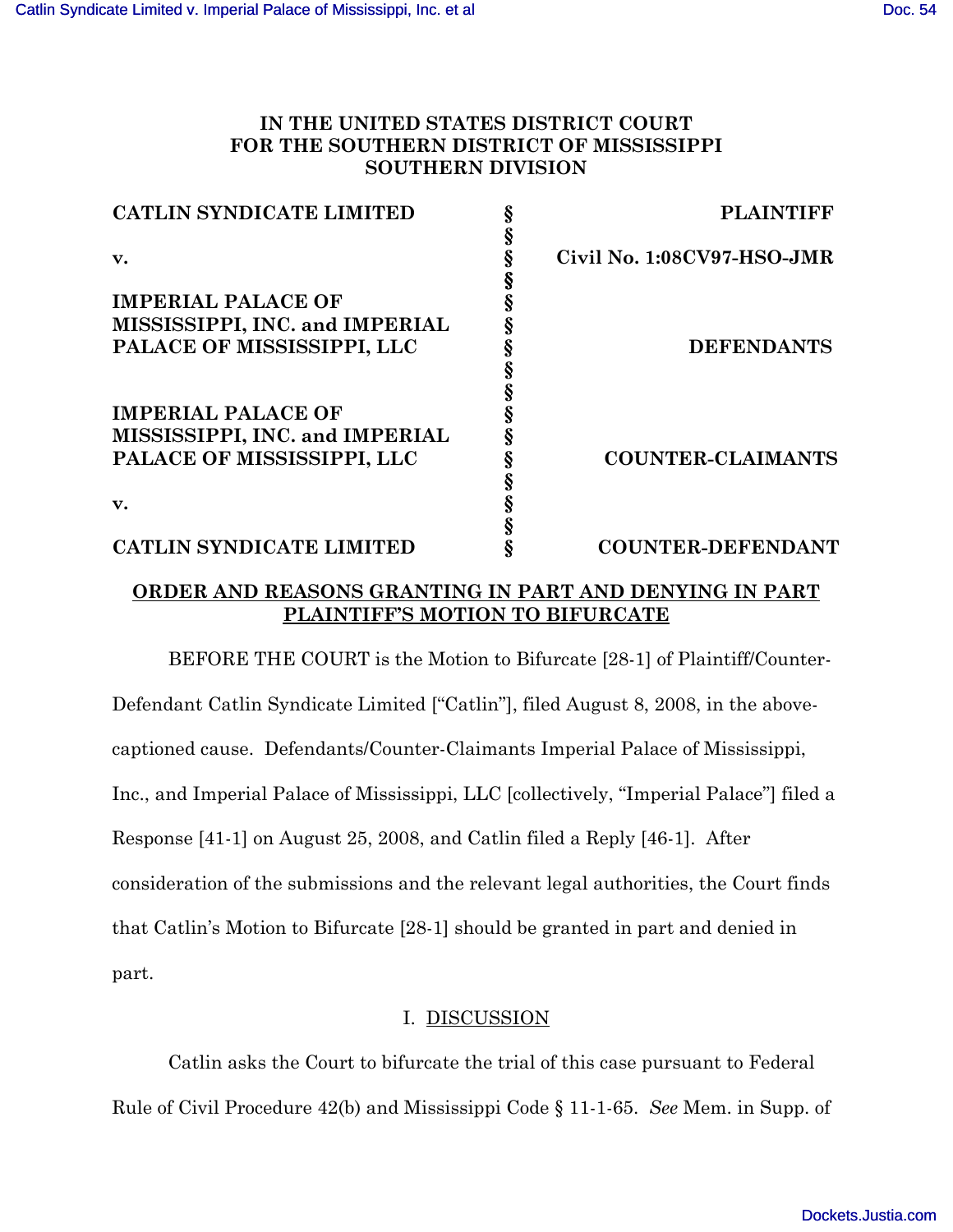Mot. to Bifurcate, at p. 2. Catlin further requests that fact discovery on Imperial Palace's bad faith claims against it be stayed until this Court's ruling on the pending Motions for Summary Judgment, or until January 1, 2009, whichever is earlier. *See id.* at p. 3.

Imperial Palace does not object to bifurcation of the trial into two phases, but does object to bifurcating the trial into two separate trials. *See* Mem. in Resp. to Mot. to Bifurcate, at pp. 1-6. Imperial Palace further opposes staying discovery on its bad faith claims. *See id.* at pp. 6-11.

Federal Rule of Civil Procedure 42(b) states that

[f]or convenience, to avoid prejudice, or to expedite and economize, the court may order a separate trial of one or more separate issues, claims, crossclaims, counterclaims, or thirdparty claims. When ordering a separate trial, the court must preserve any federal right to a jury trial.

Fed. R. Civ. P. 42(b).

The Court is not persuaded that a separate trial on the bad faith issue would further convenience, or be conducive to expedition and economy. The Court is of the opinion that the trial should be phased in accordance with Mississippi law on the subject of punitive damages, but the Court will defer ruling on specific evidentiary issues as premature. Therefore, to the extent that Catlin seeks a phased trial, its Motion to Bifurcate will be granted. To the extent that Catlin seeks a separate trial, its Motion will be denied.

Catlin asserts that "discovery relating to the Bad Faith Claims will consume substantial resources and is unrelated to the coverage claims."